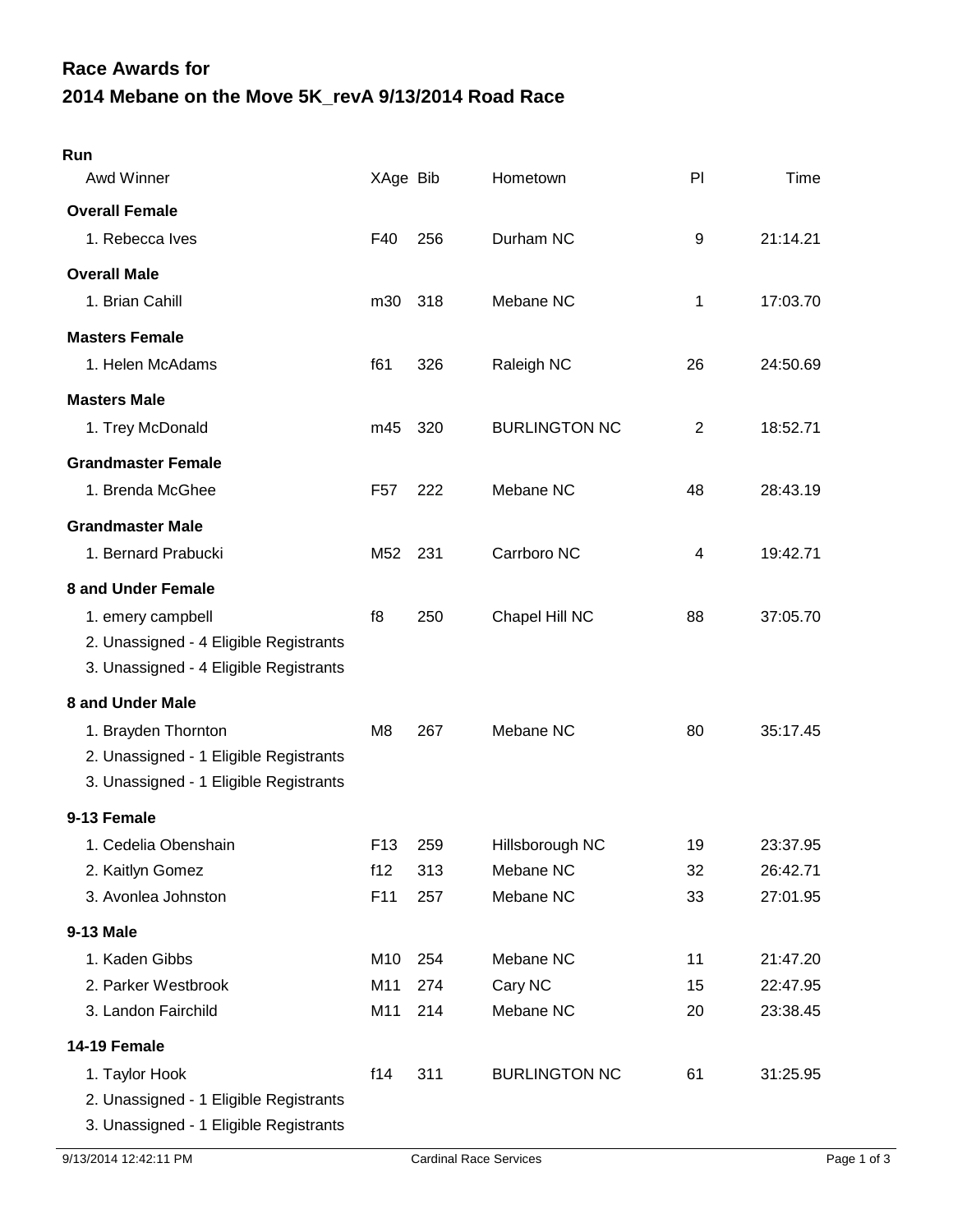## **14-19 Male**

| 1. atticus ferguson   | M16             | 215 | Mebane NC            | $\overline{7}$ | 20:33.95 |
|-----------------------|-----------------|-----|----------------------|----------------|----------|
| 2. Austin Graham      | M14             | 255 | <b>GRAHAM NC</b>     | 14             | 22:26.70 |
| 3. John Rice          | M16             | 264 | Mebane NC            | 18             | 23:24.19 |
| 20-29 Female          |                 |     |                      |                |          |
| 1. Heather Lasley     | f29             | 302 | <b>Efland NC</b>     | 12             | 21:52.69 |
| 2. Ellen Edwards      | F <sub>28</sub> | 212 | Haw River NC         | 63             | 31:44.20 |
| 3. Nidia Estes        | F <sub>28</sub> | 213 | Mebane NC            | 64             | 32:12.21 |
| 20-29 Male            |                 |     |                      |                |          |
| 1. Timothy Garber     | M23             | 253 | Mebane NC            | 3              | 18:53.45 |
| 2. Jeremy Knowlton    | M23             | 220 | Mebane NC            | 6              | 20:32.20 |
| 3. Cory Batts         | m24             | 324 | <b>BURLINGTON NC</b> | 8              | 20:43.94 |
| <b>30-39 Female</b>   |                 |     |                      |                |          |
| 1. Laura Johnston     | F38             | 258 | Mebane NC            | 36             | 27:04.97 |
| 2. Elizabeth Villalta | F33             | 268 | Chapel Hill NC       | 47             | 28:35.21 |
| 3. Kristin Osborne    | f36             | 310 | <b>BURLINGTON NC</b> | 62             | 31:26.44 |
| 30-39 Male            |                 |     |                      |                |          |
| 1. Cameron Wakefield  | m33             | 319 | Mebane NC            | 17             | 23:12.19 |
| 2. John Oldham        | M33             | 261 | <b>GRAHAM NC</b>     | 23             | 24:20.70 |
| 3. Mickey Morton      | m39             | 328 | Julian NC            | 27             | 24:59.70 |
| 40-49 Female          |                 |     |                      |                |          |
| 1. Elaine Bixby       | f40             | 327 | <b>BURLINGTON NC</b> | 31             | 26:30.45 |
| 2. Adriana Tavernise  | F42             | 236 | Mebane NC            | 46             | 28:34.46 |
| 3. Bridget Silver     | F47             | 234 | <b>BURLINGTON NC</b> | 85             | 36:39.70 |
| 40-49 Male            |                 |     |                      |                |          |
| 1. Wally Bixby        | M44             | 244 | <b>BURLINGTON NC</b> | 5              | 20:21.70 |
| 2. James Balfour      | m44             | 322 | Mebane NC            | 16             | 23:01.94 |
| 3. Douglas Gagdon     | m40             | 321 | <b>Liberty NC</b>    | 21             | 23:43.45 |
| <b>50-59 Female</b>   |                 |     |                      |                |          |
| 1. Shari Porterfield  | F <sub>51</sub> | 228 | Hillsborough NC      | 49             | 29:25.45 |
| 2. Elizabeth Sciora   | f50             | 300 | Mebane NC            | 78             | 35:00.71 |
| 3. Paula Mercer       | F54             | 224 | <b>GRAHAM NC</b>     | 91             | 38:03.71 |
| 50-59 Male            |                 |     |                      |                |          |
| 1. Roch Will          | M58             | 241 | Mebane NC            | 13             | 22:18.70 |
| 2. Gary Rice          | M54             | 263 | Mebane NC            | 29             | 26:07.20 |
| 3. Paul Phillips      | M59             | 227 | Roxboro NC           | 41             | 28:07.71 |